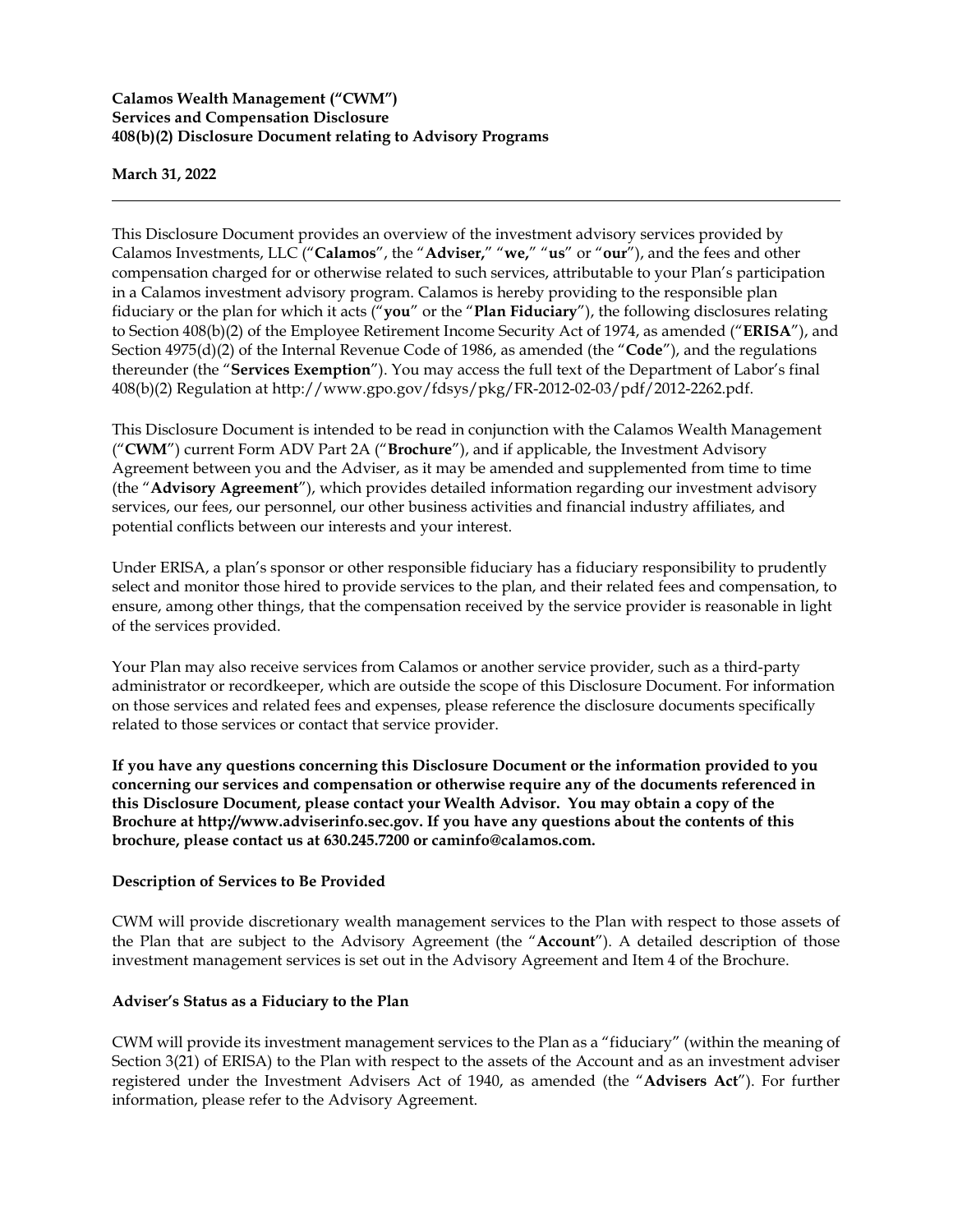## **Registered Investment Adviser Status**

CWM is a Registered Investment Adviser ("**RIA**") with the U.S. Securities and Exchange Commission ("**SEC**"). Form ADV, SEC File No 801-67787

## **Direct Compensation - Management Fees**

Direct compensation means payments CWM reasonably expects to receive directly from the Plan for services rendered to the Plan by the Adviser or a subcontractor, as detailed in the Compensation Paid to Subcontractors Section later on in this disclosure. The Adviser will receive management fees in connection with its investment management services to the Account. The fees will be paid directly from the Account to the Adviser, as set forth in your Advisory Agreement. Fees are negotiated on an individual basis. A detailed description of the management fees and the manner in which they are payable is set out in the Advisory Agreement, and Item 5 of the Brochure.

## **Indirect Compensation**

Indirect compensation means the compensation CWM reasonably expects to receive in connection with the provision of its services to the Plan from sources other than directly from the Plan or the Plan sponsor.

## **Calamos Managed Mutual Fund**

As part of its services, CWM may manage your assets in the Calamos Managed Mutual Fund Program. CWM will manage a mutual fund portfolio comprised of Calamos Funds that are open-end mutual funds. CWM will only use non-Calamos Funds when, and if, in CWM's sole discretion, the desired asset class or strategy is not available in an existing Calamos Fund. In the Calamos Managed Mutual Fund Program, CWM provides a waiver of its advisory fee on any investment in the Calamos Funds held in an individual retirement account ("**IRA**") or by a portfolio that is subject to ERISA.

#### **Affiliated Mutual Fund**

CWM and its affiliate, Calamos Advisors LLC ("**CAL**"), provide investment management and other services to certain mutual funds ("**Affiliated Funds**"). In providing investment management and advisory, CWM may cause client assets to be invested in Affiliated Funds. To the extent that CWM uses CAL and causes your Plan's assets to be invested in an Affiliated Fund, it will do so in compliance with an ERISA prohibited transaction exemption. If applicable, your Plan's advisory agreement includes disclosures regarding the Affiliated Funds and the fees paid by such funds to CWM and its affiliates. We also provide a waiver of our advisory fee on any Calamos Funds held in a portfolio that is subject to ERISA, including IRAs. For more information about our selection of CAL and our waiver of our advisory fee on investments in Calamos Funds held in a portfolio that is subject to ERISA, you should review Item 4 of the Brochure.

#### **Indirect Compensation: Research and Soft Dollars**

A portion of the Adviser's expenses for research-related products and services, including expenses referable to the Account, are paid for using "soft dollars" generated from certain broker-dealers who execute trades for some or all of the Adviser's clients. The Adviser becomes eligible for soft dollar products and services of a broker-dealer by directing brokerage trades to the broker-dealer and paying the commissions of the broker-dealer, who then both executes the trades and provides the Adviser with research products and services. The Adviser generally limits soft dollar commissions to those research products falling within the safe harbor created by Section 28(e) of the Securities Exchange Act of 1934, as amended. The Adviser receives both proprietary and third-party soft dollar research services from brokerdealers.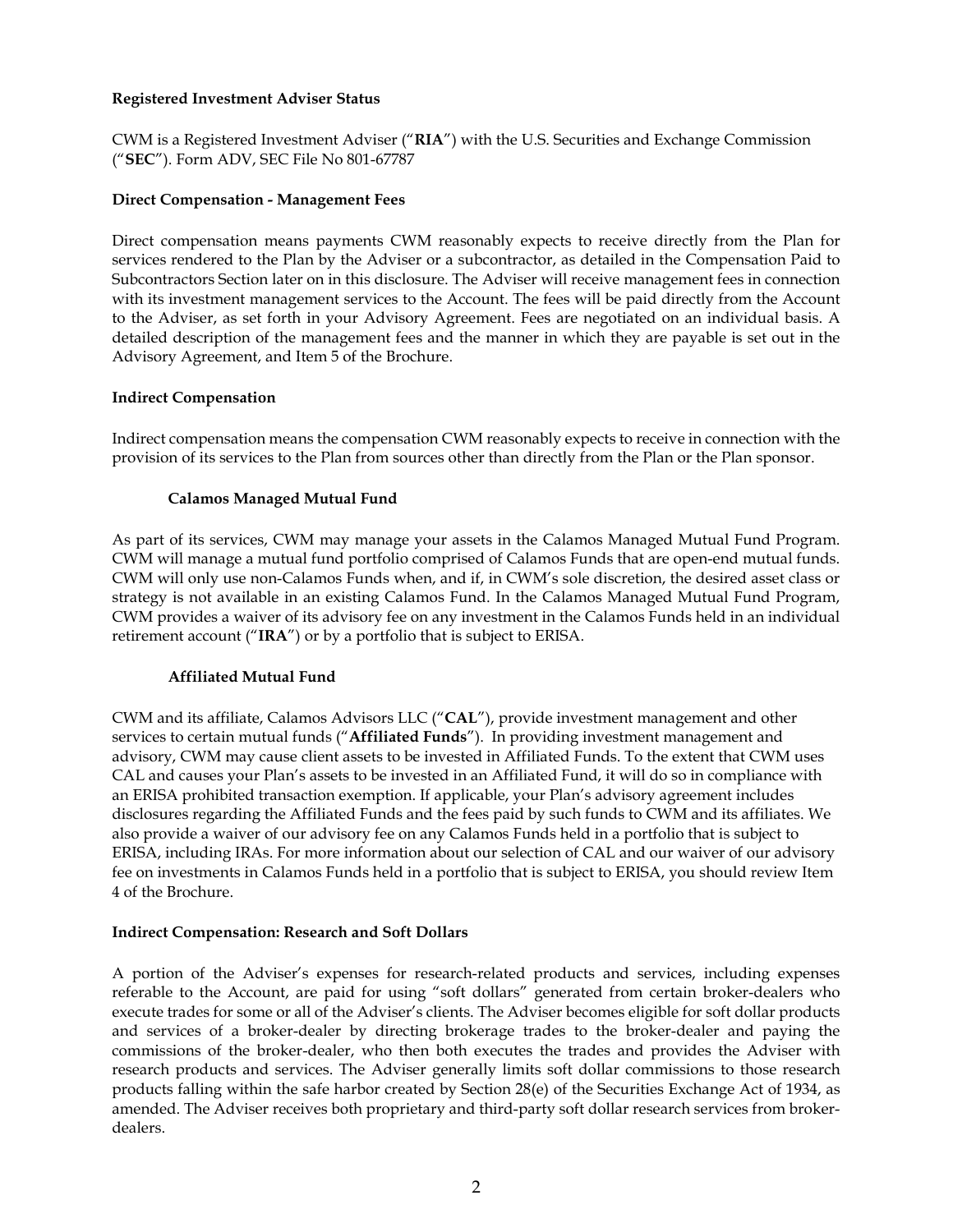CWM does not receive any soft dollar-related research, products or services from any broker-dealer. CAL, our affiliated Sub-Adviser, that we can engage to assist us with the management of client accounts, receives research and brokerage products and services (so-called "soft dollar" compensation) from certain broker dealers used in connection with managing separate accounts and the master group trust. These practices are disclosed more fully in CAL's Form ADV, Part 2A. Item 12 "Brokerage Practices."

*Proprietary Soft Dollar Research Services.* Proprietary research generally includes the in-house research generated by the broker-dealer, such as research reports, analyses and forecasts, access to company executives and other representatives of issuers, and conferences. As proprietary research does not have a readily identifiable value, and is provided based on the total trading activity of the Adviser for all its clients, the Adviser does not have sufficient information to determine what portion of the total commissions paid is for research products and services and what portion is for execution. Therefore, the Adviser is unable to quantify the value of the proprietary research that it anticipates receiving from any particular broker-dealer with respect to the Plan. For more information about the proprietary research the Adviser receives please contact us or refer to CAL's Form ADV, Part 2A.

*Third Party Soft Dollar Research Services.* Third-party research services are provided to the Adviser pursuant to a previously agreed upon allocation of client commissions paid to the broker-dealer between execution and research. Research credits are applied to pay for specified eligible research services provided by third parties, or are accumulated and applied to specific research services as designated by the Adviser. CAL has soft dollar relationships with multiple broker-dealers who provide a variety of research and brokerage services and as of 12/31/21 the approximate annual value of such services was \$5.35 million. A list of the firms we receive proprietary research from is available upon request.

## **Indirect Compensation: Gifts and Entertainment**

CWM's employees, members and affiliates may from time to time receive gifts, entertainment, business meals or other non-monetary compensation from broker-dealers, issuers, consultants and other third parties in connection with the business of the Adviser. CWM has adopted guidelines requiring its employees, members and affiliates to report all gifts, entertainment, and business meals provided or received in connection with the business of the Adviser in excess of \$100.00 annually. We expect that any gifts we might receive will be based on our general business relationships with the payors that include both ERISA plan and non-ERISA plan business, and should therefore not be viewed as attributable or allocable to any one client, including the Plan. Further, we anticipate that the pro rata share of the value of each such item, or such items in the aggregate, with respect any one client, including the Plan, would be insubstantial and below the reporting thresholds of the Section 408(b)(2) disclosure requirements. Based on historic trends, we do not expect that our employees receive gifts in excess of the de minimis thresholds under the regulations with respect to your Plan.

#### **Compensation Paid to Subcontractors**

#### **Solicitor Arrangements and Fees**

Calamos has entered into arrangements with third parties, unaffiliated and affiliated, who refer potential clients to the Adviser for its investment advisory services in return for solicitation fees. If the Plan was referred to the Adviser through a placement or referral agent, the solicitor may be compensated for the referral based upon a percentage of the management fee payable to the Adviser by the Plan. Clients do not pay higher investment management fees as a result of such solicitation arrangements. For more information regarding these arrangements, please refer to Item 14 of the Brochure.

#### **Model Providers and Sub-Advisers**